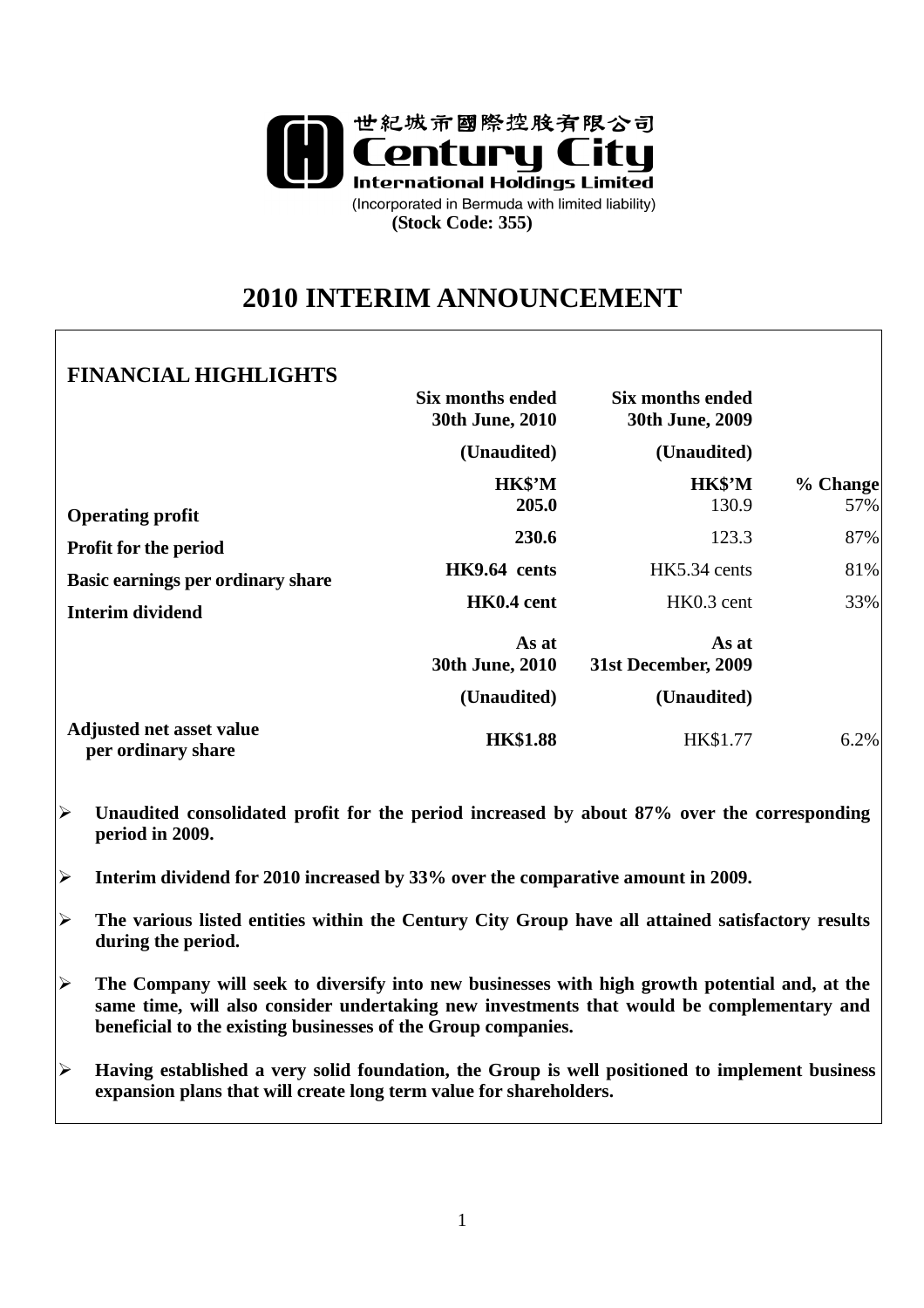

Press Release 24th August, 2010 For Immediate Release

# **Century City Announces 2010 Interim Results**

Century City International Holdings Limited (stock code: 355) announced today the interim results for the six months ended 30th June, 2010.

## **FINANCIAL RESULTS**

For the six months ended 30th June, 2010, the Group achieved an unaudited consolidated profit attributable to shareholders of HK\$230.6 million, an increase of about 87% as compared with the profit of HK\$123.3 million recorded in the last corresponding period.

For the purpose of reference, supplementary information on the net assets of the Group, compiled on an adjusted basis to more fairly reflect the underlying net assets attributable to the interests held by Regal Group in Regal Real Estate Investment Trust, is provided in the interim results announcement released today. **The adjusted net asset value per ordinary share is HK\$1.88.** 

#### **DIVIDEND**

The Directors have declared the payment of an interim dividend of HK0.4 cent (2009 – HK0.3 cent) per ordinary share for the financial year ending 31st December, 2010.

## **BUSINESS OVERVIEW**

The Group continues to input strenuous efforts to explore new business opportunities with a view to diversifying and expanding its investment portfolio but due to the very low interest rate environment, competitions for favourable investment opportunities are keen. However, in view of the volatile global financial market, the Group has adopted a more prudent approach in pursuing business expansions. Although some of the potential deals are still in discussions, the progress in this respect has been relatively slow.

In addition to the shareholdings held in Paliburg, the Group also owns warrants issued by Paliburg which are exercisable into approximately 59.5 million Paliburg shares at a price of HK\$2.1 per Paliburg share before 8th November, 2010. If all the outstanding warrants of Paliburg, including those held by the Group, are exercised, the Group's shareholding in Paliburg will be maintained at approximately 58.5% of the enlarged issued share capital of Paliburg.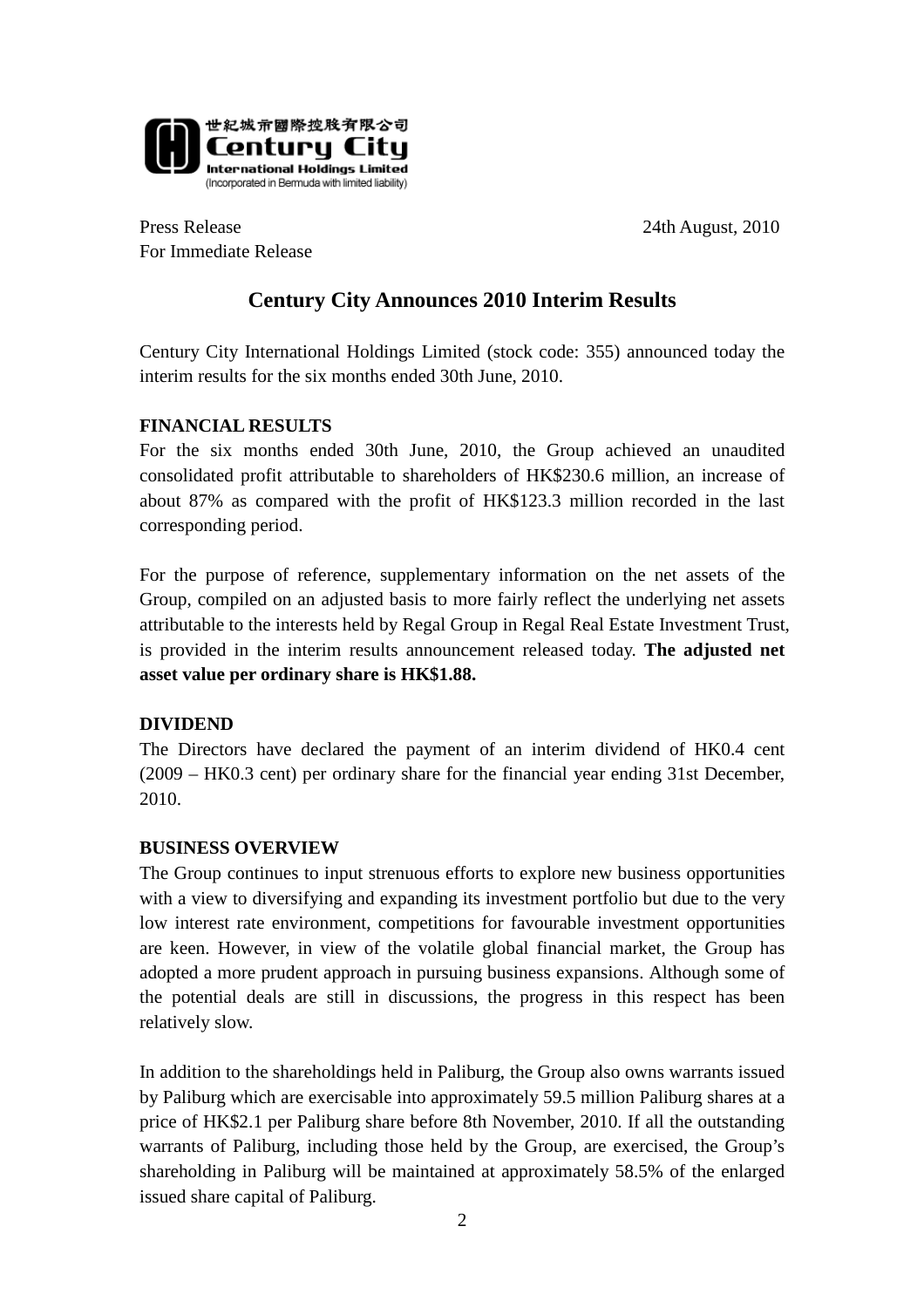During the period under review, the various listed entities within the Century City Group have all attained satisfactory results.

# **PALIBURG GROUP, REGAL GROUP AND REGAL REIT**

For the six months ended 30th June, 2010, Paliburg achieved an unaudited consolidated profit attributable to shareholders of HK\$400.1 million, which represents an increase of about 146% over the HK\$162.3 million attained in the comparative period last year.

For the six months ended 30th June, 2010, Regal achieved an unaudited consolidated profit attributable to shareholders of HK\$385.3 million, an increase of about 162% as compared to the profit of HK\$147.2 million recorded in the corresponding period in 2009.

For the six months ended 30th June, 2010, Regal REIT attained an unaudited consolidated net profit before distribution to its unitholders of approximately HK\$308.2 million, as compared to the profit of HK\$187.5 million recorded in the corresponding period in 2009.

For 2010 interim results and further information on Paliburg, Regal and Regal REIT, please refer to their respective press releases and full set of interim results announcements.

## **OUTLOOK**

As the ultimate holding company of the Century City Group, the Company will seek to diversify into new businesses with high growth potential and, at the same time, will also consider undertaking new investments that would be complementary and beneficial to the existing businesses of the Group companies.

"Having now established a very solid foundation, we are confident that the Group will be able to implement business expansion plans that will create long term value for shareholders." concluded Mr. Y. S. Lo, Chairman and Chief Executive Officer of the Group.

# # #

For further information, please refer to the full set of Century City's interim results announcement released today.

For media enquiries, please contact: Ms Lily Chan, Group Director of Communications Tel: 2837 1963 Fax: 2890 5073 Email: lily.chan@regalhotel.com